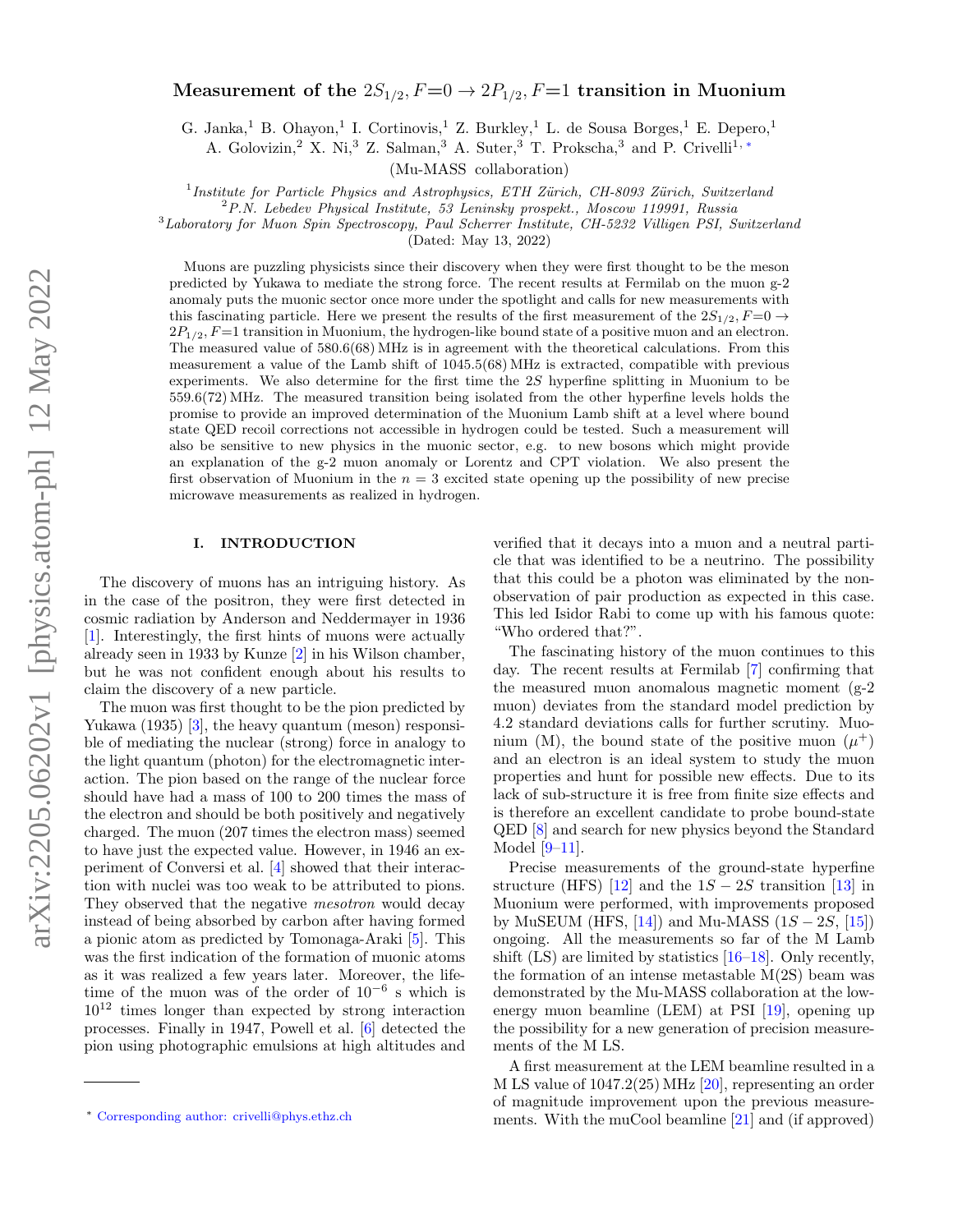the high intensity muon beam (HiMB) upgrade at PSI [\[22\]](#page-5-17), the  $\mu^+$  beam quality and flux will further improve, making it feasible to reach statistical uncertainties of the order of a few tens of kHz within a few days of beamtime. This would allow to probe QED corrections enhanced in the Muonium system such as the Barker-Glover effect (160 kHz) or the nucleus self-energy (40 kHz), which are still not in reach for hydrogen [\[23\]](#page-5-18).

The prospect of not being limited by statistics calls for a systematically more robust method to extract the LS. Following the example of the most precise measurements of the hydrogen Lamb shift [\[24–](#page-5-19)[26\]](#page-5-20), extracting the LS from the isolated hyperfine transition  $2S_{1/2}$ ,  $F=0 \rightarrow$  $2P_{1/2}$ ,  $F=1$  is preferred over the other two allowed transitions (see Fig. [1\)](#page-1-0). Due to the reduced influence of other nearby transitions, the systematic uncertainties related to line-pulling would become negligible.

We report here the first measurement of the isolated hyperfine transition, from which we extract the M LS. Combining this result with our previous measurement [\[20\]](#page-5-15), we determine the 2S hyperfine splitting in Muonium for the first time. Additionally, we present the first observation of Muonium in the  $n = 3$  excited state.

## II. EXPERIMENTAL METHOD

The LEM beamline at PSI provides low (1-30 keV) energy muons with a rate of up to 20 kHz using a solid neon moderator [\[27\]](#page-5-21). In our experiment, we set the energy of the  $\mu^+$  to 7.5 keV in order to maximize the number of  $M(2S)$  available for the measurement [\[19\]](#page-5-14). The beam transport is optimized with several lenses along the beamline, eventually focusing the muons onto a carbon foil at the entrance of the setup shown in Fig. [2.](#page-2-0)

In contrast to the LS measurements with protons, the flux of muons is around ten orders of magnitude smaller, which makes it essential to have an efficient background suppression without sacrificing efficiency. Therefore, the incoming muons are tagged on an event by event basis to be able to discriminate their times-of-flight (TOFs). When impinging onto the 10 nm thin carbon foil, a  $\mu^+$  releases secondary electrons. These electrons are detected by a microchannel plate (Tag MCP) to give the start



<span id="page-1-0"></span>FIG. 1. The hyperfine transitions of the M  $2S_{1/2} - 2P_{1/2}$ levels, including the 2S and 2P hyperfine splittings.

signal of the TOF measurement. Upon leaving the foil, the tagged  $\mu^+$  has a probability of picking up an electron and form M, primarily in the ground state. From measurements with hydrogen [\[28,](#page-5-22) [29\]](#page-5-23), 5% to 10% is expected to be formed in  $n = 2$  and  $2\%$  in  $n = 3$ . This expectation was confirmed with a measurement of  $11(4)\%$  [\[19\]](#page-5-14) for M in the metastable state. The M(2S) lifetime is limited by the decay time of the muon itself  $(\tau_{M(2S)}=2.2 \,\text{\mu s})$ . M(3S) is unstable  $(\tau_{M(3S)}=158 \,\text{ns})$  and will relax back to the ground state via the intermediate  $2P$  state  $(\tau_{\text{M}(2P)}=1.6 \text{ ns}).$ 

The formed beam passes first through a transmission line (TL) which depopulates unwanted hyperfine states (HFS TL). As established by the most precise H LS measurements, this reduces the background and at the same time narrows and simplifies the overall line-shape to be fitted. By setting the HFS TL at a frequency of 1140 MHz and with an average power of roughly 29W, according to our simulation, we depopulate the  $F=1$ ,  $m_F = \pm 1$  states by 88% and the  $F=1, m_F=0$  state by 16%. The transition of interest  $2S_{1/2}, F=0 \rightarrow 2P_{1/2}, F=1$  at 583 MHz remains almost unaffected, where its initial state  $F=0, m_F=0$  is only depopulated by  $4\%$ . With a second TL (Scanner TL) we scan the line-shape of this transition. Seven frequency points are measured in the range of 200 MHz to 800 MHz with an average power of  $22.3 \text{W}$ . An additional data point is taken with the Scanner TL turned off. The output powers of both TLs are continuously monitored with power meters to ensure the stability of the measurement.

Due to the short lifetime of the  $2P$  states, the atoms excited by the microwave relax to the ground state before reaching the detection setup. The remaining excited states are quenched by applying an electrical field of the order of 250 V cm<sup>−</sup><sup>1</sup> between the two grids mounted in front of the coated  $Ly\alpha$ -MCPs (see Fig[.2\)](#page-2-0) and relax back to the ground state with the emission of UV photons (2P Lya:  $121.5 \text{ nm}$ ,  $3P \text{ Ly}\beta$ :  $102.5 \text{ nm}$ ). These photons interact with the coating and release single electrons, which are in turn detected by the  $Ly\alpha$ -MCPs. The beam then continues onto the Stop-MCP, giving the stop time for the TOF measurement. An event is recorded only if a coincidence signal between the Tag- and Stop-MCP is seen above threshold (double coincidence). The time window for a valid event is set to 10 µs and multiple hits in the detectors are recorded. The signature for the detection of M 2S atoms is defined as the double coincidence and additionally the  $Ly\alpha$ -MCP signal in the time region of interest (triple coincidence, see also Fig. [2\)](#page-2-0).

In Fig. [3,](#page-2-1) the measured TOFs between Tag- and Stop-MCP (x-axis) are correlated with the TOFs between Tagand  $Ly\alpha-MCP$  (y-axis). The energy distribution of the M atoms after the carbon foil is well-known from previous measurements at the LEM beamline and reproduced by simulation [\[30\]](#page-5-24). The most-probable energy of the  $\mu^+$  after the foil is 5.7(2) keV. The expected TOF of an M atom from the Tag- to the Stop-MCP ranges from 90 ns to 135 ns, with a most-probable TOF of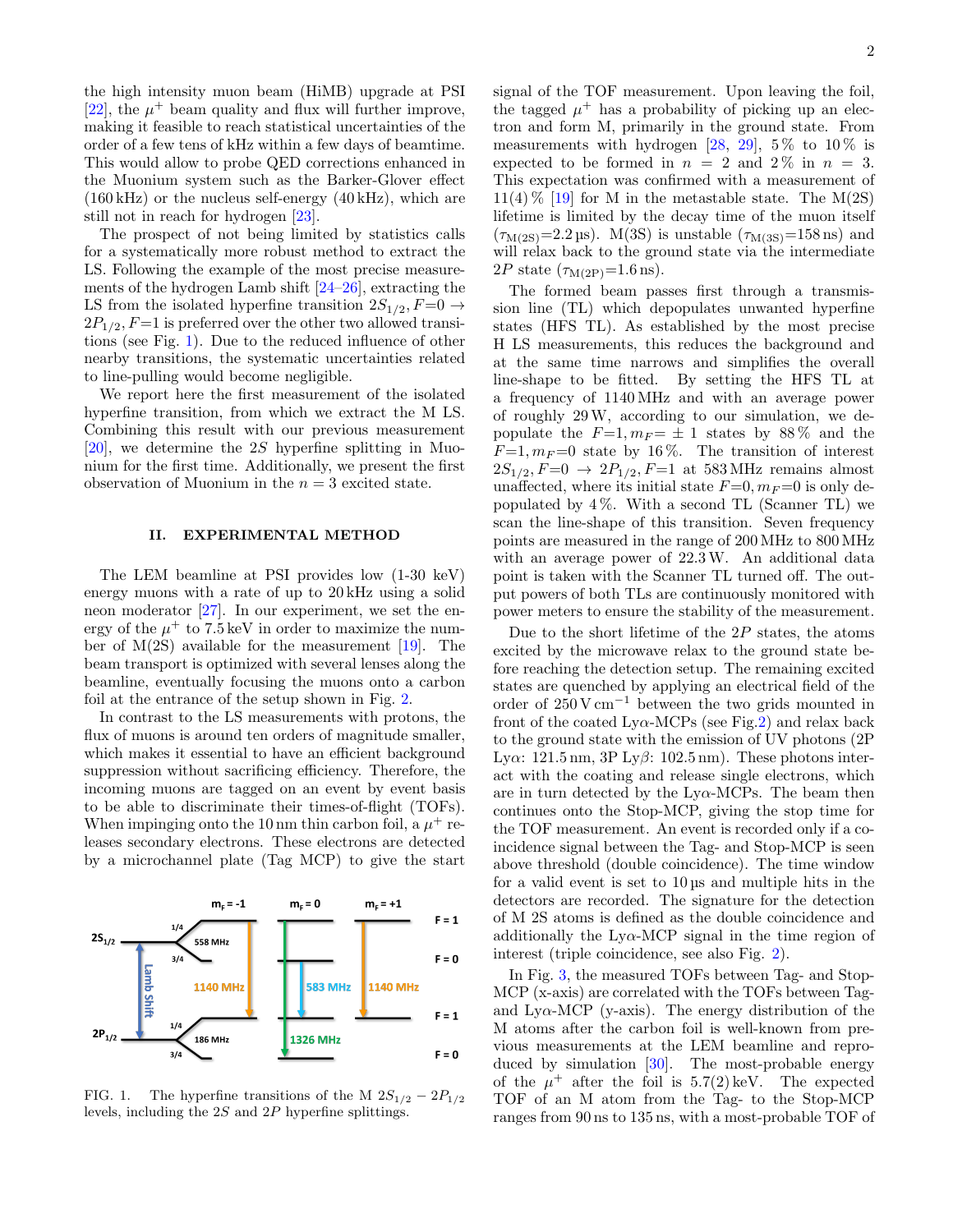

<span id="page-2-0"></span>FIG. 2. Schematic view of the experimental setup. The signal signature consists of a coincidence signal between Tag,  $Ly\alpha$ and Stop-MCP. The coloured line-shapes above the TLs correspond to the observable transitions (1326 MHz (green), 1140 MHz (orange), 583 MHz (blue) and the combined  $3S_{1/2} - 3P_{1/2}$  (yellow) contribution). The time scale is given for the most-probable Muonium atom with an energy of 5.7 keV.

117 ns. Applying this time cut, we extract the detected amount of M and  $\mu^+$ , which serves as normalization factor  $S_{\text{Norm}} = N_M + N_{\mu^+}$ , accounting for variations in the beam intensity. The TOF between the tagging and the emission of a Ly $\alpha$  photon is calculated to be in the range of 30 ns to 75 ns. Applying both of these cuts, we identify our signal region, portrayed in Fig. [3.](#page-2-1) The amount of signal events are extracted for each frequency point  $(S<sub>Lva</sub>(f))$ . The normalized signals per frequency point are then calculated as  $S(f) = S_{\text{Lya}}(f)/S_{\text{Norm}}$ .

In region A of Fig. [3,](#page-2-1) events with longer TOFs than expected are summarized. Those events might be caused by either convoy electrons created at the foil [\[31\]](#page-5-25) or by ionization products of a  $\mu^+$  interacting with the residual gas. The region A is leaking into the signal region, contributing to the measured background. The region B contains the events where the TOFs between the  $Ly\alpha$ and Stop-MCP are almost zero. These MCPs are close to each other, which leads to the risk of one detector picking up a noise signal when the other one is firing or vice versa. This noise signal can have a large amplitude with an intense after-ringing, which is mistaken as an additional signal that contributes to the events in region C.

The average power inside the TLs is frequencydependent. To be able to fit a line-shape, all frequency points are corrected to the same "global" power of  $22.5 W$ , obtaining the corrected signal  $S_c$ . The applied correction is given by:

$$
S_c(f) = (S(f) - S_{BKG}) \cdot C(f) + S_{BKG}, \qquad (1)
$$

where  $S_{BKG}$  is the background level. The correction factors  $C(f)$  are extracted by simulating the scaling ratio between the excitation probabilities at the effectively measured power and the global power for each frequency.



<span id="page-2-1"></span>FIG. 3. Correlation plot of the TOF between the Tag- and Stop-MCP and the TOF between the Tag- and  $Ly\alpha$ -MCP. The signal region of  $Ly\alpha$  events is circled. The regions labelled A,B,C are explained in the main text.

Because of the linear polarization of the field in the TLs, we can approximate our system to two levels and use the relevant optical Bloch equations [\[32\]](#page-5-26) in the simulation. Single atom trajectories through both TLs reaching the Stop-MCP are simulated. While being in one of the TLs, the optical Bloch equations are numerically solved by an adaptive stepsize Runge-Kutta algorithm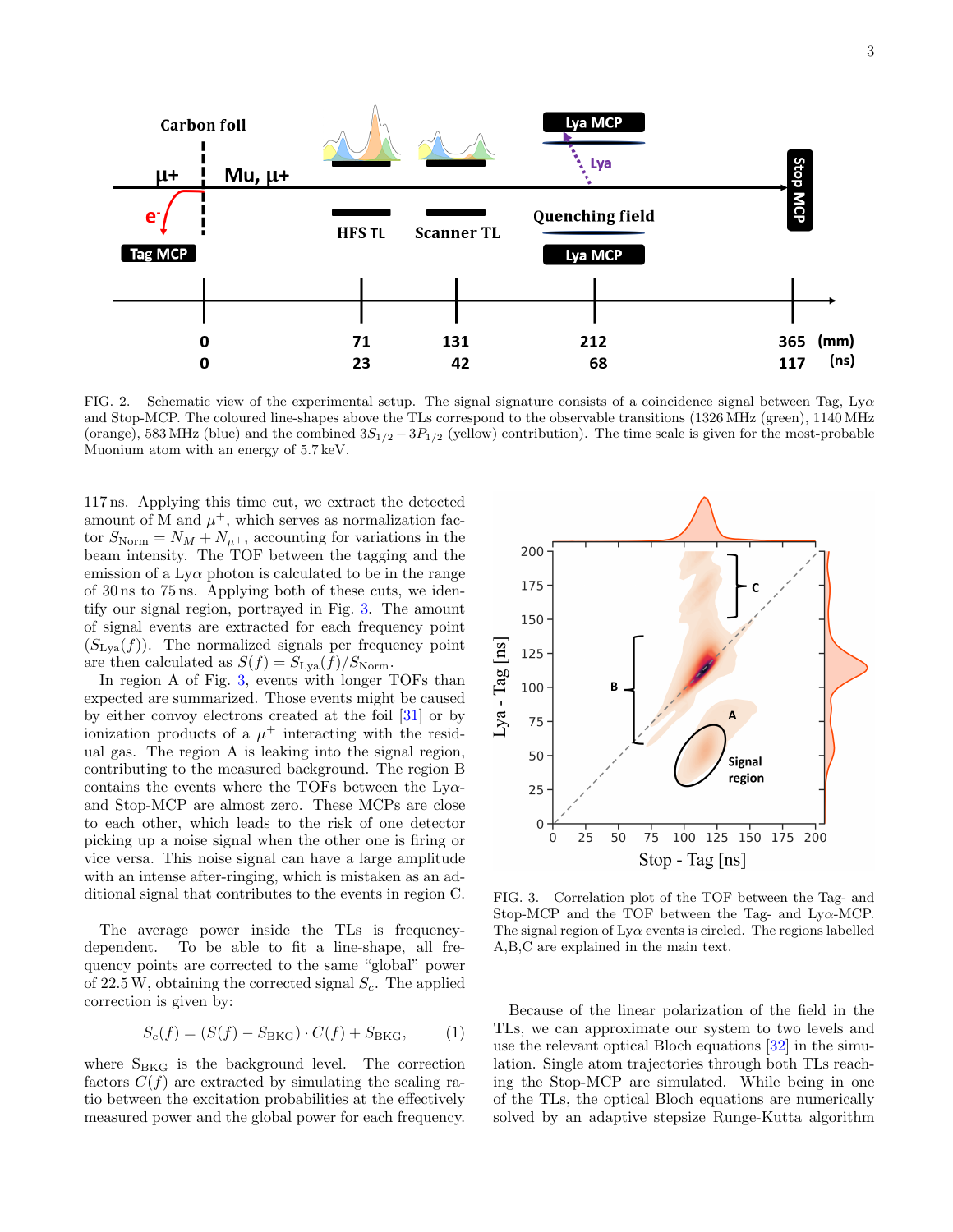[\[33\]](#page-5-27). To reproduce the field inside the TLs, for each TL a field map is generated in SIMION, following the procedure of Lundeen and Pipkin [\[25\]](#page-5-28). The numbers of excited and ground state atoms detected in the Stop-MCP are counted and from that the average excitation probability calculated. As input parameter to the simulation we assign to each atom an initial state with its specific resonance frequency, and the power for both TLs operating at random phases of the fields. The momentum and initial position of the specific particle from the LEM is simulated with the musrSIM package [\[34\]](#page-5-29) beforehand, from which the simulation randomly draws an atom.

The individual line-shape  $P^{(i)}$ , where i stands for the assigned resonance frequency in MHz, is constructed by simulating the excitation probability for each initial state with large statistics over a frequency range between 200 MHz to 2000 MHz in steps of 1 MHz. Combining all relevant transitions, a global line-shape  $P_n$  for a n state is obtained:

$$
P_{n=2} = 0.5 \cdot P^{(1140)} + 0.25 \cdot P^{(583)} + 0.25 \cdot P^{(1326)} \quad (2)
$$

$$
P_{n=3} = 0.5 \cdot P^{(339)} + 0.25 \cdot P^{(174)} + 0.25 \cdot P^{(394)}, \quad (3)
$$

where the constant factors are coming from spin statistics.

The fitting function is constructed with the simulated line-shapes:

$$
S_c = S_{\text{BKG}} + \sum_{n} \left[ B_n \cdot P_n \left( f - f_{\text{offset}} \right) \right],\tag{4}
$$

where  $B_n$  is scaling the line-shape  $P_n$  for a specific n state and  $f_{\text{offset}}$  is introduced to allow for a global frequency offset compared to the theoretical resonance frequency used in the simulation.

### III. RESULTS

The experimental data and the fits are shown in Fig. [4.](#page-3-0) When the data is fit without any 3S contribution and hence  $B_{3S}$  fixed to 0, the reduced  $\chi^2$  is 6.7 and one obtains a  $-24.8(74)$  MHz offset compared to the theoretical value. By freeing the 3S population parameter, the fit improves to a reduced  $\chi^2$  of 2.0. The frequency offset is found to be 2.3(68) MHz. Both fits of the data are shown in Fig. [4,](#page-3-0) where the gray line corresponds to the fit without and the black line with a  $B_{3S}$  contribution. The colored line-shapes represent the underlying transitions with resonances at 583 MHz (blue), 1140 MHz (orange), 1326 MHz (green) and a combined  $3S - 3P_{1/2}$  line-shape (yellow).

The main systematic uncertainties are similar to the ones we calculated in Ref. [\[20\]](#page-5-15) and total in 0.19 MHz. The results are summarized in table [I.](#page-4-2) The main difference is that the beam contamination in form of 3S states is taken into account in the fitting error already. Furthermore, due to their dependence on the resonance frequency, the systematic error stemming from the Doppler



<span id="page-3-0"></span>FIG. 4. Muonium scan at 22.5W in the range of 200 to 800 MHz. The fitted black line is with, the gray line without the 3S contribution. The colored areas represent the underlying contributions from  $2S - 2P_{1/2}$  transitions, namely 583 MHz (blue), 1140 MHz (orange), 1326 MHz (green), and the combined  $3S - 3P_{1/2}$  (yellow). The data point with TL OFF is not displayed in the figure, but is included in the fit; it lies at  $20.4(4) \times 10^{-4}$ .

shift is approximately halved and the one coming from the uncertainty in the MW field intensity is doubled.

From this measurement we extract the  $2S_{1/2}$ ,  $F=0 \rightarrow$  $2P_{1/2}$ ,  $F=1$  resonance frequency to be 580.6(68) MHz and determine the M LS to be 1045.5(68) MHz. Our result agrees well with the theoretical value and is limited by the statistical uncertainty. A summary of all available measured values of the M LS is shown in Fig. [5.](#page-4-3) Using our previous results of the  $2S_{1/2}$ ,  $F=1 \rightarrow 2P_{1/2}$ ,  $F=1$  resonance frequency [\[20\]](#page-5-15), we extract for the first time the 2S hyperfine splitting in Muonium to be 559.6(72) MHz.

The detected  $B_{3S}/B_{2S}$  ratio is 0.20(4). In the 60 ns from the foil to the entrance of the detection setup for an average M atom,  $32\%$  of the 3S states relax back to the ground state. Therefore, the effectively detected amount of  $3S/2S$  created at the foil is 0.29(7). This agrees with the estimations done by C. Fry [\[36\]](#page-5-30) of 0.36 and is slightly lower than the estimate of 0.44(4) from a combination of hydrogen population measurements [\[28,](#page-5-22) 29. An additional uncertainty in the estimated  $3S/2S$ ratio could arise from the assumption that the detection efficiency of  $Ly\alpha$  and  $Ly\beta$  is similar. In fact, the efficiency depends on a number of factors, which make an accurate determination of its wavelength-dependency challenging (see Ref. [\[37,](#page-5-31) [38\]](#page-5-32)).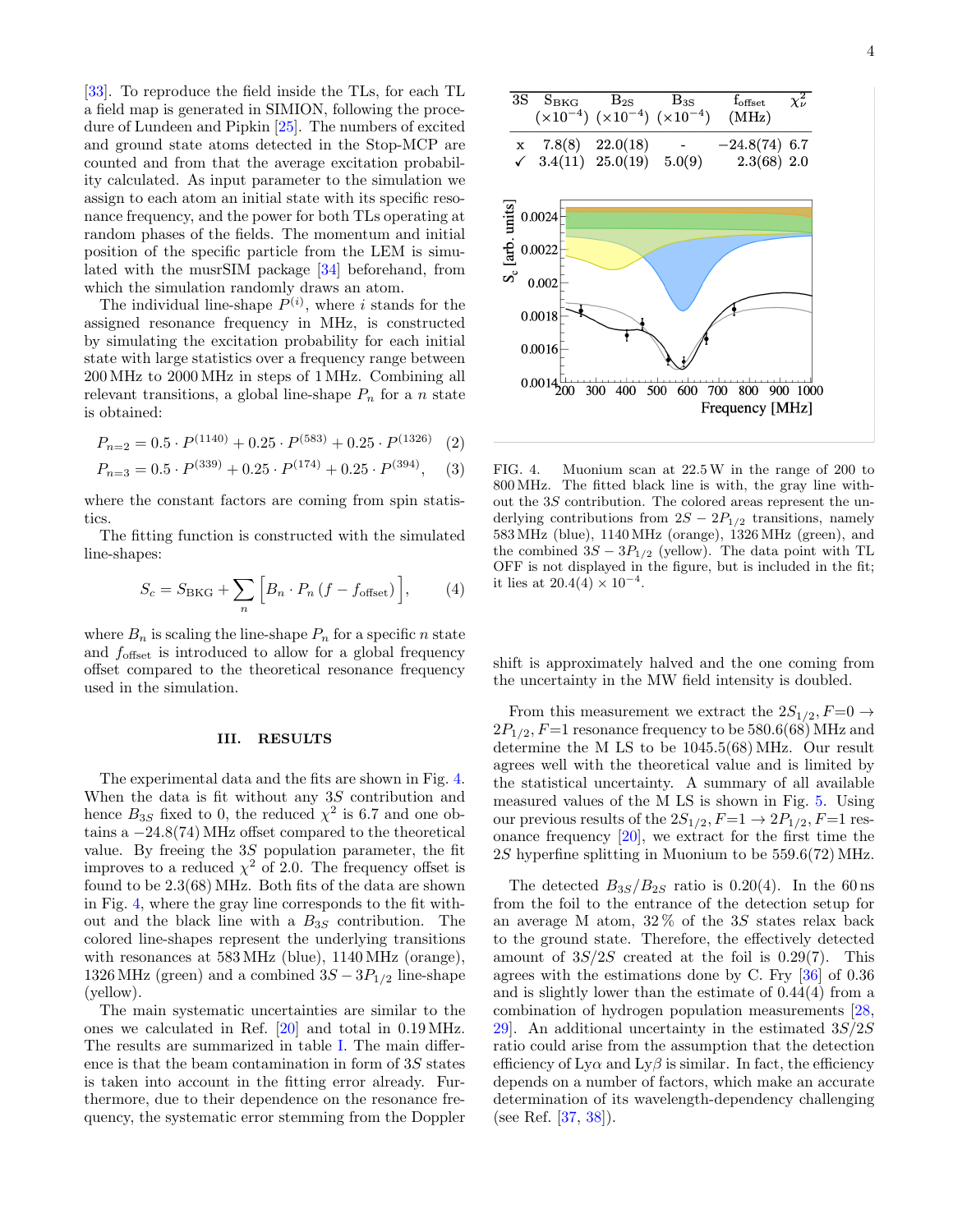|                             | Central Value | Uncertainty |
|-----------------------------|---------------|-------------|
| Fitting                     | 580.2         | 6.8         |
| MW-Beam alignment           |               | ${}< 0.16$  |
| MW field intensity          |               | ${}< 0.07$  |
| M velocity distribution     |               | ${}< 0.01$  |
| AC Stark $2P_{3/2}$         | $+0.39$       | ${}< 0.02$  |
| $2nd$ -order Doppler        | $+0.03$       | < 0.01      |
| Earth's Field               |               | ${}< 0.05$  |
| Quantum Interference        |               | ${}< 0.04$  |
| $2S, F=0-2P_{1/2}, F=1$     | 580.6         | 6.8         |
| Lamb Shift                  | 1045.5        | 6.8         |
| Theoretical value LS [23]   | 1047.498      | 0.001       |
| 2S HFS                      | 559.6         | 7.2         |
| Theoretical value HFS $(*)$ | 557.9         | < 0.1       |

 $*$  The value was estimated by taking the most precise 1S HFS measurement in muonium [\[12\]](#page-5-8) and dividing it by a factor of  $2<sup>3</sup>$ . The uncertainty was estimated by calculating the QED  $D_{21}$  difference [\[35\]](#page-5-33).

<span id="page-4-2"></span>TABLE I. Central values and uncertainty contributions in MHz.



<span id="page-4-3"></span>FIG. 5. Summary of all measurements of the  $n = 2$  Lamb shift in Muonium (black) [\[16–](#page-5-12)[18,](#page-5-13) [20\]](#page-5-15) and the latest theoretical value (orange) [\[23\]](#page-5-18).

## IV. CONCLUSIONS

To conclude, we measured for the first time the  $2S_{1/2}$ ,  $F=0 \rightarrow 2P_{1/2}$ ,  $F=1$  transition in Muonium. This is the same hyperfine transition as the one used for the most precise determination of the hydrogen Lamb shift [\[26\]](#page-5-20). Since this transition is even more isolated from the other hyperfine transitions in Muonium compared to hydrogen, this is the best candidate for future precision M LS measurements. By combining the data set with the scan of the 1140 MHz resonance and leaving the 2S HFS splitting as a free parameter, we extract the 2S hyperfine splitting in Muonium also for the first time. Furthermore, we detected M(3S) for the first time. This observation opens up the possibility for new microwave spectroscopy experiments with M such as the  $n = 3$  LS or the twophoton transition  $3S - 3D_{5/2}$ . Both these transitions were measured in H to a high precision [\[39,](#page-5-34) [40\]](#page-5-35).

In our measurement, the comparably large population of 3S states distorts the line-shape and introduces line-pulling, which might seem to defeat the purpose of choosing the isolated  $n = 2$  transition. However, the  $n = 3$  population can be electrically quenched with a weak electrical field, leaving a large fraction of the  $n = 2$ population unharmed as shown by measurements from Bezginov et al. [\[41\]](#page-5-36). Extending the beamline to depopulate the 3S due to its lifetime is another option, but the strong beam straggling at the foil and resulting diffuse beam would reduce the 2S flux significantly. This problem could be overcome by exchanging the carbon foil with only a few layers of graphene (around 1 nm thickness) [\[42\]](#page-5-37) or moving to a gaseous target. Additionally, with a new apparatus such as muCool to compress and cool the beam, or the HiMB project to increase the  $\mu^+$ flux at PSI, the measurements would not be statistically limited anymore. This would allow to probe QED effects such as the Barker-Glover and the nucleus self-energy, which are not accessible in hydrogen yet [\[23\]](#page-5-18).

#### ACKNOWLEDGEMENTS

This work is based on experiments performed at the Swiss Muon Source  $S\mu S$ , Paul Scherrer Institute, Villigen, Switzerland. This work is supported by the ERC consolidator grant 818053-Mu-MASS and the Swiss National Science Foundation under the grant 197346. BO acknowledges support from the European Union's Horizon 2020 research and innovation program under the Marie Skłodowska-Curie grant agreement No. 101019414, as well as ETH Zurich through a Career Seed Grant SEED-09 20-1.

- <span id="page-4-0"></span>[1] S. H. Neddermeyer and C. D. Anderson, [Phys. Rev.](http://dx.doi.org/10.1103/PhysRev.51.884) 51, [884 \(1937\).](http://dx.doi.org/10.1103/PhysRev.51.884)
- <span id="page-4-1"></span>[2] P. Kunze, Zeitschrift für Physik  $83$ , 1 (1933).